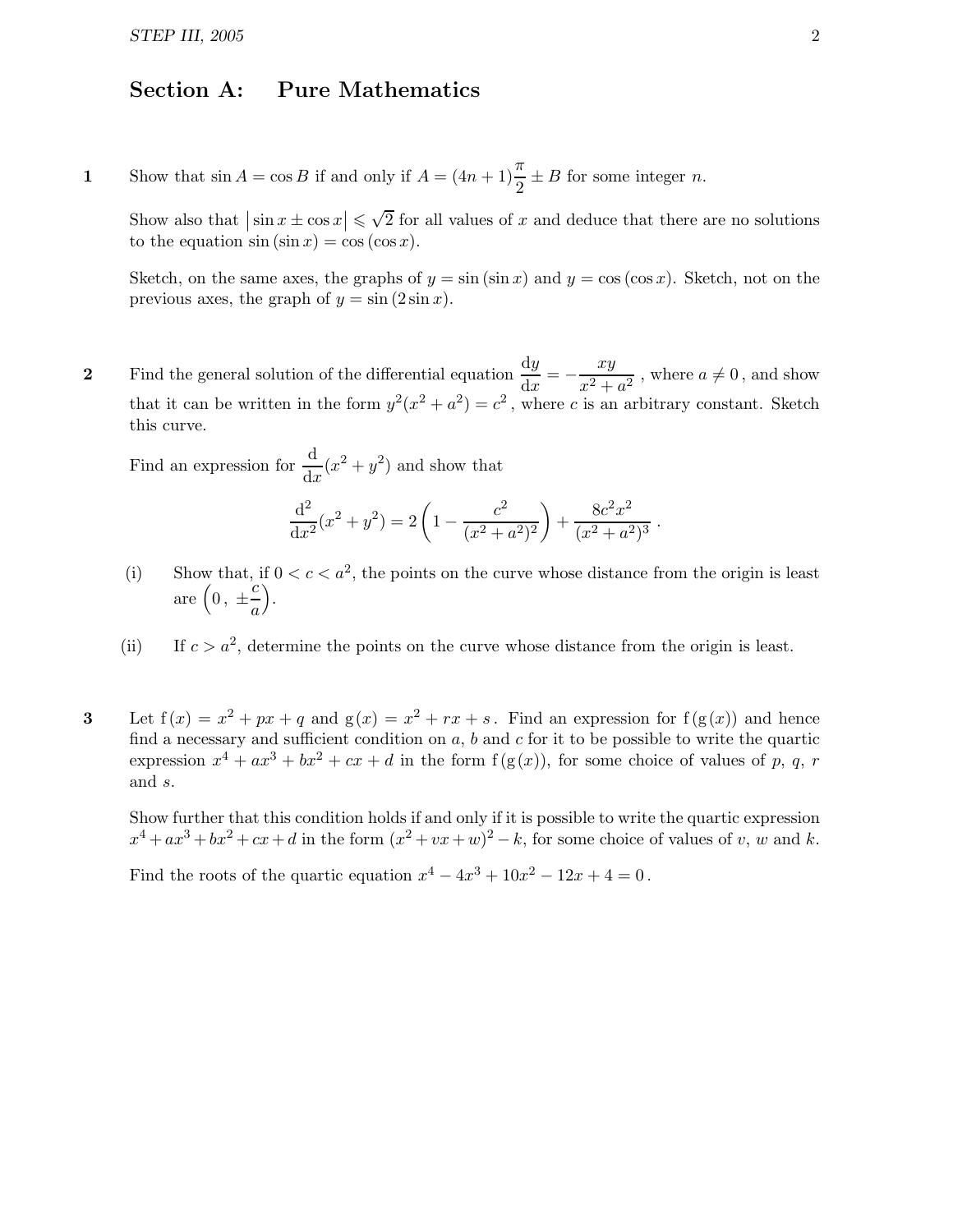4 The sequence  $u_n$   $(n = 1, 2, ...)$  satisfies the recurrence relation

$$
u_{n+2} = \frac{u_{n+1}}{u_n}(ku_n - u_{n+1})
$$

where  $k$  is a constant.

If  $u_1 = a$  and  $u_2 = b$ , where a and b are non-zero and  $b \neq ka$ , prove by induction that

$$
u_{2n} = \left(\frac{b}{a}\right)u_{2n-1}
$$

$$
u_{2n+1} = cu_{2n}
$$

for  $n \geq 1$ , where c is a constant to be found in terms of k, a and b. Hence express  $u_{2n}$  and  $u_{2n-1}$  in terms of a, b, c and n.

Find conditions on  $a, b$  and  $k$  in the three cases:

- (i) the sequence  $u_n$  is geometric;
- (ii) the sequence  $u_n$  has period 2;
- (iii) the sequence  $u_n$  has period 4.
- 5 Let P be the point on the curve  $y = ax^2 + bx + c$  (where a is non-zero) at which the gradient is  $m$ . Show that the equation of the tangent at  $P$  is

$$
y - mx = c - \frac{(m-b)^2}{4a}.
$$

Show that the curves  $y = a_1x^2 + b_1x + c_1$  and  $y = a_2x^2 + b_2x + c_2$  (where  $a_1$  and  $a_2$  are nonzero) have a common tangent with gradient  $m$  if and only if

$$
(a_2-a_1)m^2+2(a_1b_2-a_2b_1)m+4a_1a_2(c_2-c_1)+a_2b_1^2-a_1b_2^2=0\;.
$$

Show that, in the case  $a_1 \neq a_2$ , the two curves have exactly one common tangent if and only if they touch each other. In the case  $a_1 = a_2$ , find a necessary and sufficient condition for the two curves to have exactly one common tangent.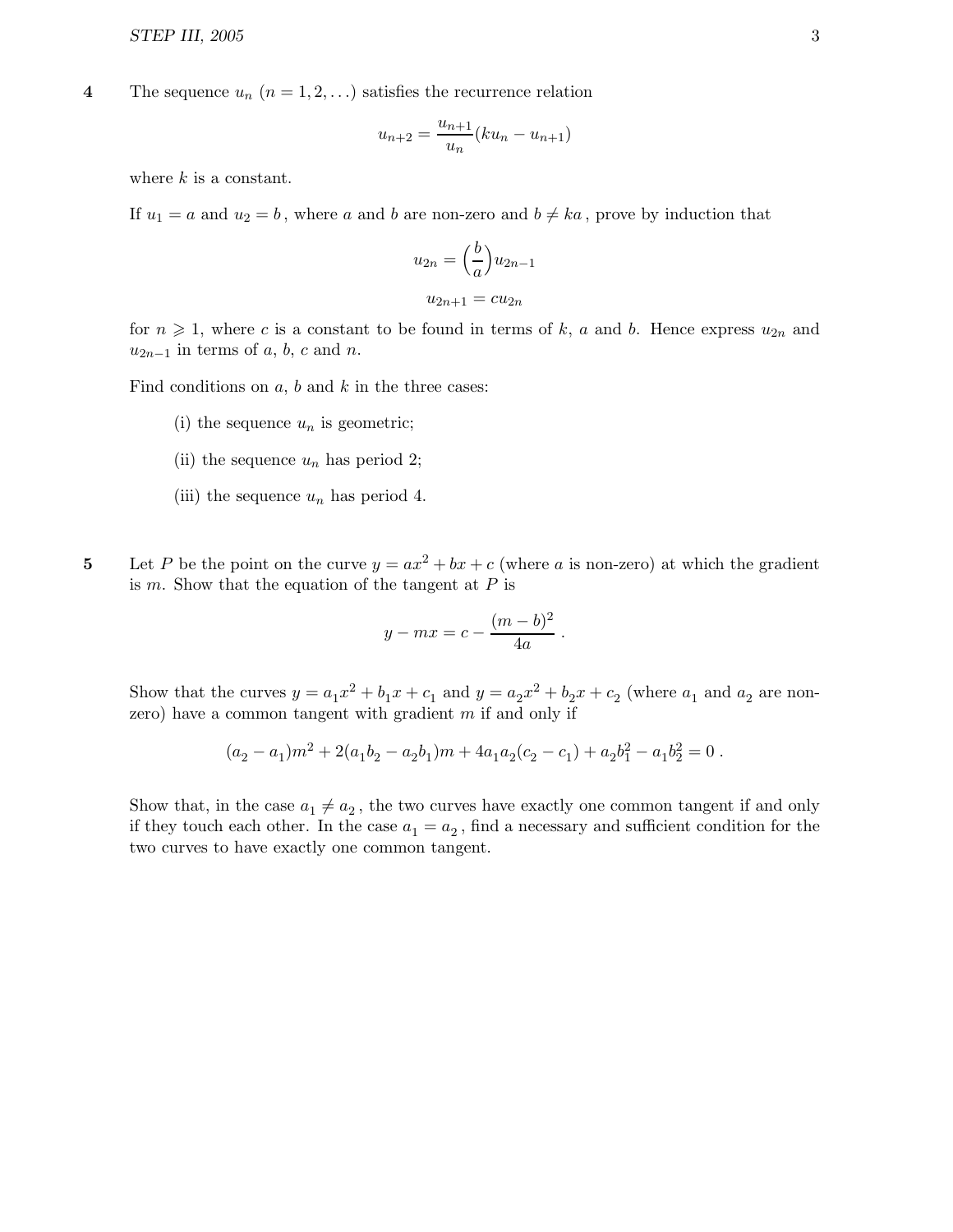6 In this question, you may use without proof the results

$$
4\cosh^3 y - 3\cosh y = \cosh(3y) \quad \text{and} \quad \operatorname{arcosh} y = \ln\left(y + \sqrt{y^2 - 1}\right).
$$

[ **Note:** arcoshy is another notation for  $cosh^{-1} y$ ]

Show that the equation  $x^3 - 3a^2x = 2a^3 \cosh T$  is satisfied by  $2a \cosh \left(\frac{1}{3}\right)$  $\frac{1}{3}T$ ) and hence that, if  $c^2 \geq b^3 > 0$ , one of the roots of the equation  $x^3 - 3bx = 2c$  is  $u + \frac{b}{a}$  $\frac{b}{u}$ , where  $u = \left(c + \sqrt{c^2 - b^3}\right)^{\frac{1}{3}}$ .

Show that the other two roots of the equation  $x^3 - 3bx = 2c$  are the roots of the quadratic equation  $x^2 + (u + \frac{b}{a})$ u  $(x + u^2 + \frac{b^2}{2})$  $\frac{\partial}{\partial u^2} - b = 0$ , and find these roots in terms of u, b and  $\omega$ , where  $\omega = \frac{1}{2}(-1 + i\sqrt{3}).$ 

Solve completely the equation  $x^3 - 6x = 6$ .

7 Show that if 
$$
\int \frac{1}{u f(u)} du = F(u) + c
$$
, then  $\int \frac{m}{x f(x^m)} dx = F(x^m) + c$ , where  $m \neq 0$ .

Find:

(i) 
$$
\int \frac{1}{x^n - x} dx
$$
;  
(ii)  $\int \frac{1}{x^2 - x} dx$ 

(ii) 
$$
\int \frac{1}{\sqrt{x^n + x^2}} dx.
$$

8 In this question, a and c are distinct non-zero complex numbers. The complex conjugate of any complex number z is denoted by  $z^*$ .

Show that

$$
|a - c|^2 = aa^* + cc^* - ac^* - ca^*
$$

and hence prove that the triangle  $OAC$  in the Argand diagram, whose vertices are represented by 0, a and c respectively, is right angled at A if and only if  $2aa^* = ac^* + ca^*$ .

Points P and P' in the Argand diagram are represented by the complex numbers ab and  $\frac{a}{b^*}$ , where b is a non-zero complex number. A circle in the Argand diagram has centre  $C$  and passes through the point A, and is such that  $OA$  is a tangent to the circle. Show that the point  $P$  lies on the circle if and only if the point  $P'$  lies on the circle.

Conversely, show that if the points represented by the complex numbers ab and  $\frac{a}{b^*}$ , for some non-zero complex number b with  $bb^* \neq 1$ , both lie on a circle centre C in the Argand diagram which passes through  $A$ , then  $OA$  is a tangent to the circle.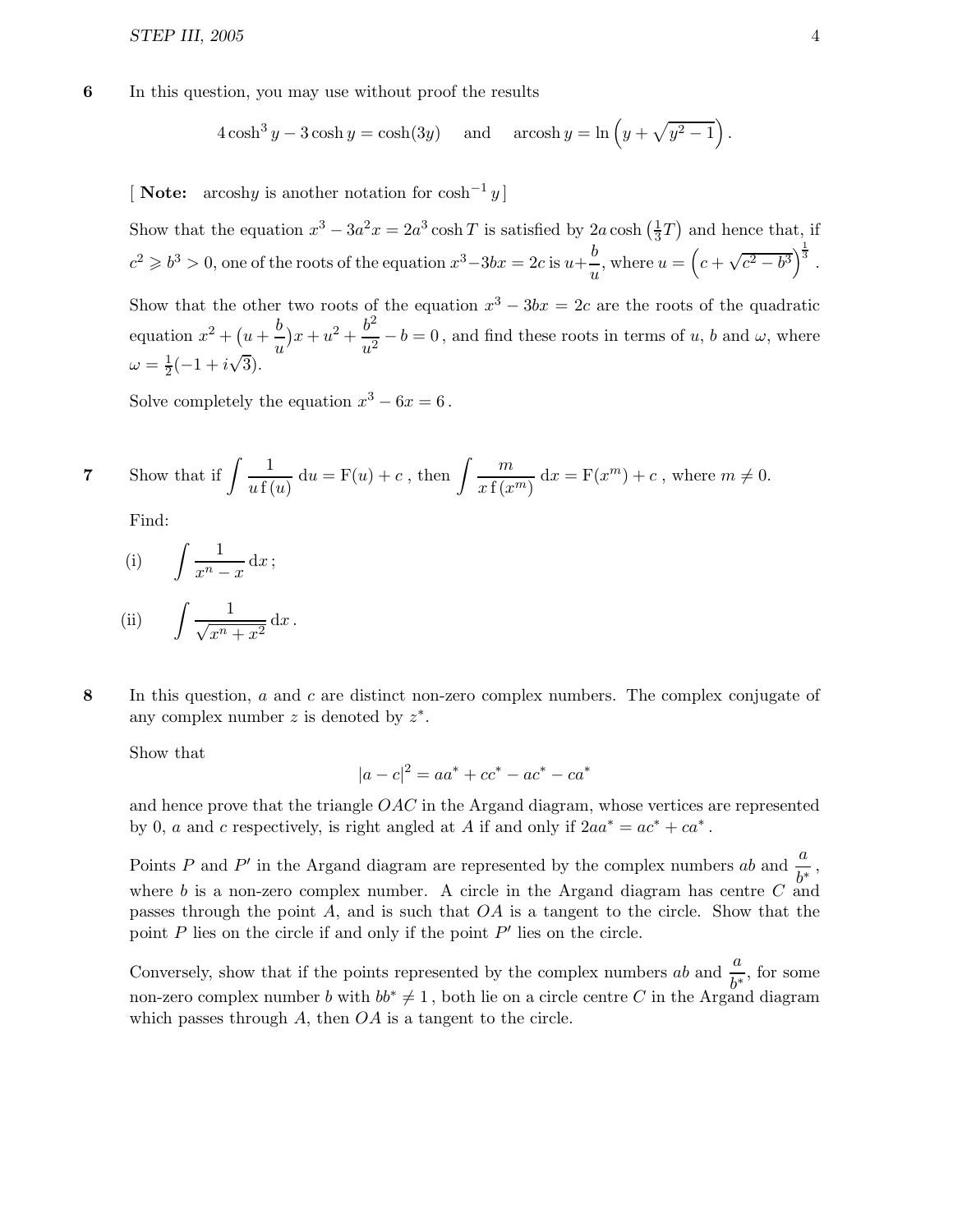## Section B: Mechanics

9 Two particles, A and B, move without friction along a horizontal line which is perpendicular to a vertical wall. The coefficient of restitution between the two particles is e and the coefficient of restitution between particle B and the wall is also  $e$ , where  $0 < e < 1$ . The mass of particle A is  $4em$  (with  $m > 0$ ), and the mass of particle B is  $(1 - e)^2 m$ .

Initially, A is moving towards the wall with speed  $(1-e)v$  (where  $v > 0$ ) and B is moving away from the wall and towards A with speed  $2ev$ . The two particles collide at a distance d from the wall. Find the speeds of A and B after the collision.

When B strikes the wall, it rebounds along the same line. Show that a second collision will take place, at a distance de from the wall.

Deduce that further collisions will take place. Find the distance from the wall at which the nth collision takes place, and show that the times between successive collisions are equal.

10 Two thin discs, each of radius r and mass m, are held on a rough horizontal surface with their centres a distance 6r apart. A thin light elastic band, of natural length  $2\pi r$  and modulus  $\frac{\pi mg}{12}$ , is wrapped once round the discs, its straight sections being parallel. The contact between the elastic band and the discs is smooth. The coefficient of static friction between each disc and the horizontal surface is  $\mu$ , and each disc experiences a force due to friction equal to  $\mu mg$ when it is sliding.

The discs are released simultaneously. If the discs collide, they rebound and a half of their total kinetic energy is lost in the collision.

- (i) Show that the discs start sliding, but come to rest before colliding, if and only if  $\frac{2}{3} < \mu < 1.$
- (ii) Show that, if the discs collide at least once, their total kinetic energy just before the first collision is  $\frac{4}{3}mgr(2-3\mu)$ .
- (iii) Show that if  $\frac{4}{9} > \mu^2 > \frac{5}{27}$  the discs come to rest exactly once after the first collision.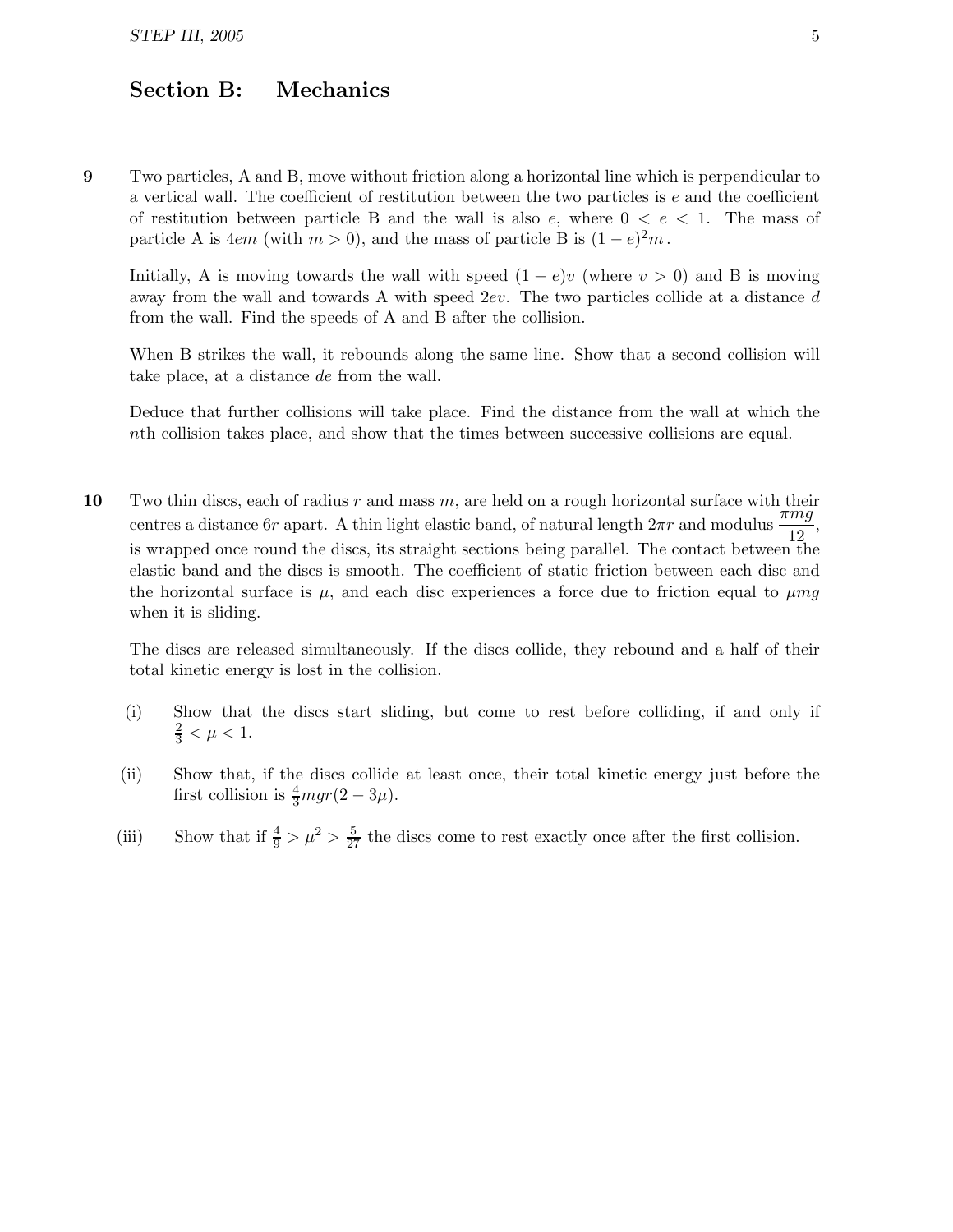11 A horizontal spindle rotates freely in a fixed bearing. Three light rods are each attached by one end to the spindle so that they rotate in a vertical plane. A particle of mass  $m$  is fixed to the other end of each of the three rods. The rods have lengths a, b and c, with  $a > b > c$ and the angle between any pair of rods is  $\frac{2}{3}\pi$ . The angle between the rod of length a and the vertical is  $\theta$ , as shown in the diagram.



Find an expression for the energy of the system and show that, if the system is in equilibrium, then

$$
\tan\theta = -\frac{(b-c)\sqrt{3}}{2a-b-c}
$$

.

Deduce that there are exactly two equilibrium positions and determine which of the two equilibrium positions is stable.

Show that, for the system to make complete revolutions, it must pass through its position of stable equilibrium with an angular velocity of at least

$$
\sqrt{\frac{4gR}{a^2 + b^2 + c^2}}\,,
$$

where  $2R^2 = (a - b)^2 + (b - c)^2 + (c - a)^2$ .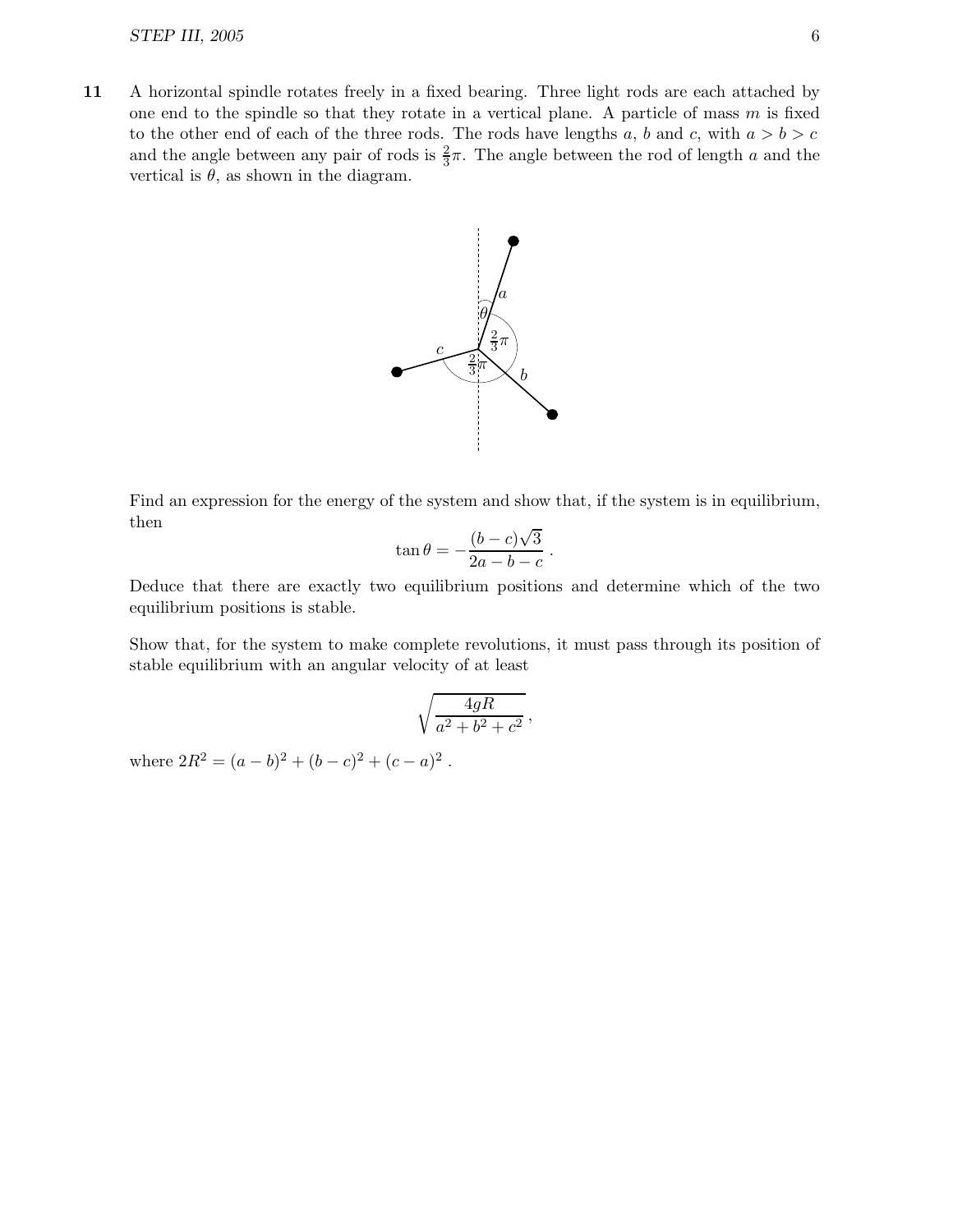## Section C: Probability and Statistics

12 Five independent timers time a runner as she runs four laps of a track. Four of the timers measure the individual lap times, the results of the measurements being the random variables  $T_1$  to  $T_4$ , each of which has variance  $\sigma^2$  and expectation equal to the true time for the lap. The fifth timer measures the total time for the race, the result of the measurement being the random variable T which has variance  $\sigma^2$  and expectation equal to the true race time (which is equal to the sum of the four true lap times).

Find a random variable X of the form  $aT + b(T_1 + T_2 + T_3 + T_4)$ , where a and b are constants independent of the true lap times, with the two properties:

- (1) whatever the true lap times, the expectation of  $X$  is equal to the true race time;
- $(2)$  the variance of X is as small as possible.

Find also a random variable Y of the form  $cT + d(T_1 + T_2 + T_3 + T_4)$ , where c and d are constants independent of the true lap times, with the property that, whatever the true lap times, the expectation of  $Y^2$  is equal to  $\sigma^2$ .

In one particular race, T takes the value 220 seconds and  $(T_1 + T_2 + T_3 + T_4)$  takes the value 220.5 seconds. Use the random variables  $X$  and  $Y$  to estimate an interval in which the true race time lies.

- 13 A pack of cards consists of  $n + 1$  cards, which are printed with the integers from 0 to n. A game consists of drawing cards repeatedly at random from the pack until the card printed with 0 is drawn, at which point the game ends. After each draw, the player receives  $\pounds 1$  if the card drawn shows any of the integers from  $1$  to  $w$  inclusive but receives nothing if the card drawn shows any of the integers from  $w + 1$  to n inclusive.
	- (i) In one version of the game, each card drawn is replaced immediately and randomly in the pack. Explain clearly why the probability that the player wins a total of exactly  $\pounds 3$ is equal to the probability of the following event occurring: out of the first four cards drawn which show numbers in the range 0 to  $w$ , the numbers on the first three are non-zero and the number on the fourth is zero. Hence show that the probability that the player wins a total of exactly £3 is equal to  $\frac{w^3}{\sqrt{2}}$  $\frac{1}{(w+1)^4}$

Write down the probability that the player wins a total of exactly  $\pounds r$  and hence find the expected total win.

(ii) In another version of the game, each card drawn is removed from the pack. Show that the expected total win in this version is half of the expected total win in the other version.